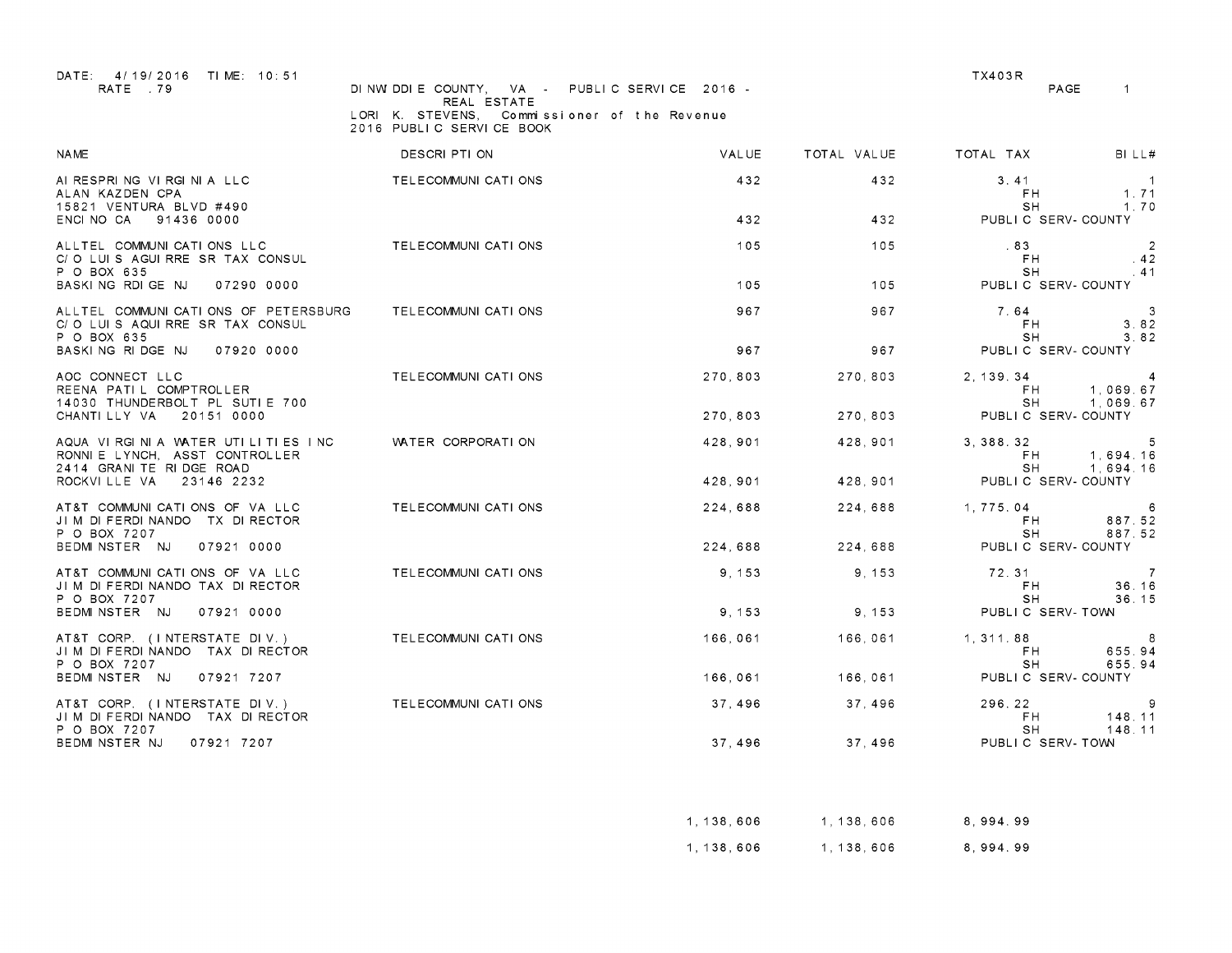| DATE: 4/19/2016 TIME: 10:51<br>RATE 79                                               | DINWIDDIE COUNTY, VA - PUBLIC SERVICE 2016 -<br>REAL ESTATE<br>LORI K. STEVENS, Commissioner of the Revenue<br>2016 PUBLIC SERVICE BOOK |             |             | TX403R                                | PAGE<br>$\overline{2}$         |
|--------------------------------------------------------------------------------------|-----------------------------------------------------------------------------------------------------------------------------------------|-------------|-------------|---------------------------------------|--------------------------------|
| <b>NAME</b>                                                                          | DESCRI PTI ON                                                                                                                           | VALUE       | TOTAL VALUE | TOTAL TAX                             | BI LL#                         |
| CELLCO PARTNERSHIP DBA-VERIZON W RE<br>C/O LUIS AGUIRRE SR TAX CONSUL<br>P O BOX 635 | TELECOMMUNI CATI ONS                                                                                                                    | 67, 335     | 67, 335     | 531.95<br>F <sub>H</sub><br><b>SH</b> | 10<br>265.98<br>265.97         |
| BASKING RIDGE NJ<br>07920 7028                                                       |                                                                                                                                         | 67.335      | 67.335      |                                       | PUBLIC SERV-COUNTY             |
| CENTRAL TELEPHONE CO OF VIRGINIA<br>C/O MATT JUAREZ TAX ANALYST<br>P O BOX 7909      | TELECOMMUNICATIONS                                                                                                                      | 1.544       | 1.544       | 12.20<br>FH.<br>SH.                   | 11<br>6.10<br>6.10             |
| OVERLAND PARK KS<br>66207 0000                                                       |                                                                                                                                         | 1.544       | 1.544       |                                       | PUBLIC SERV-COUNTY             |
| CENTURY LINK COMMUNICATIONS LLC<br>MATT JUAREZ TAX ANALYST<br>PO BOX 2599            |                                                                                                                                         | 35.335      | 35.335      | 279.15<br>FH.<br><b>SH</b>            | 12<br>139.58<br>139.57         |
| OLATHE KS 66063 0000                                                                 |                                                                                                                                         | 35, 335     | 35, 335     |                                       | PUBLIC SERV-COUNTY             |
| COLUMBIA GAS OF VIRGINIA, INC.<br>290 W NATIONW DE BLVD<br>PO BOX 117                | GAS CORP & PIPELINE DIST CORP                                                                                                           | 3,050,651   | 3,050,651   | 24.100.14<br>FH.<br>SH.               | 13<br>12,050.07<br>12,050.07   |
| COLUMBUS OH<br>43216 0117                                                            |                                                                                                                                         | 3.050.651   | 3.050.651   |                                       | PUBLIC SERV-COUNTY             |
| COLUMBIA GAS TRANSMISSION LLC<br>C/O NI SOURCE<br>200 CIVIC CENTER DR                | GAS PIPE LINE INTERSTATE                                                                                                                | 2.093.809   | 2.093.809   | 16.541.09<br>FH.<br>SH.               | 14<br>8, 270.55<br>8.270.54    |
| COLUMBUS OH<br>43215 0000                                                            |                                                                                                                                         | 2.093.809   | 2.093,809   |                                       | PUBLIC SERV-COUNTY             |
| CSX TRANSPORTATION, INC.<br>KERRY G CARNAHAN DIR PROP TAX<br>500 WATER STREET (J910) | RAILROAD COMPANIES                                                                                                                      | 5, 518, 521 | 5, 518, 521 | 43.596.32<br>FH.<br><b>SH</b>         | 15<br>21, 798. 16<br>21,798.16 |
| JACKSONVILLE FL<br>32202 0000                                                        |                                                                                                                                         | 5, 518, 521 | 5, 518, 521 |                                       | PUBLIC SERV-COUNTY             |
| INTELLIFIBER NETWORKS INC<br>C/O DUFF & PHELPS LLC<br>P O BOX 2629                   | TELECOMMUNI CATI ONS                                                                                                                    | 8,401       | 8,401       | 66.37<br>F <sub>H</sub><br><b>SH</b>  | 16<br>33.19<br>33.18           |
| ADDI SON TX<br>75001 0000                                                            |                                                                                                                                         | 8.401       | 8.401       |                                       | PUBLIC SERV-COUNTY             |
| LEVEL 3 COMMUNICATIONS LLC<br>GEORGE CARR SR MGR PROP TX<br>1025 ELDORADO BLVD       | TELECOMMUNI CATI ONS                                                                                                                    | 2.035.510   | 2.035.510   | 16,080,53<br>FH.<br>SH.               | 17<br>8,040.27<br>8,040,26     |
| BROOMFIELD CO<br>80021 0000                                                          |                                                                                                                                         | 2,035,510   | 2,035,510   |                                       | PUBLIC SERV-COUNTY             |
| LEVEL 3 COMMUNICATIONS LLC<br>GEORGE CARR SR MGR PROP TX<br>1025 ELDORADO BLVD       | TELECOMMUNI CATI ONS                                                                                                                    | 17,138      | 17,138      | 135.39<br>FH.<br><b>SH</b>            | 18<br>67.70<br>67.69           |
| BROOMFIELD CO<br>80021 0000                                                          |                                                                                                                                         | 17, 138     | 17, 138     |                                       | PUBLIC SERV-TOWN               |

| 12,828,244 | 12,828,244 | 101, 343, 14 |
|------------|------------|--------------|
| 12,828,244 | 12,828,244 | 101, 343, 14 |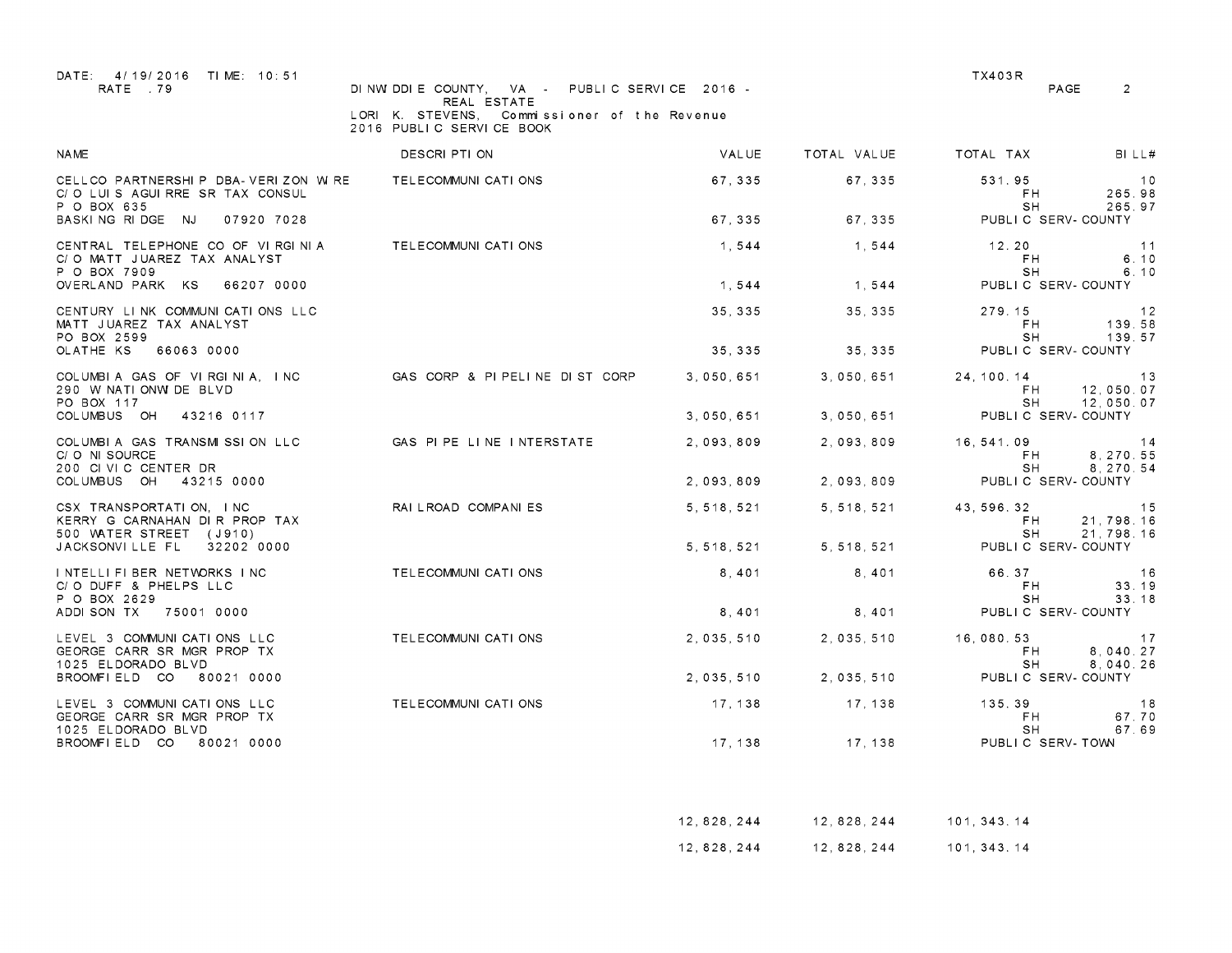| DATE: 4/19/2016 TIME: 10:51<br>RATE 79                                                   | DINWIDDIE COUNTY, VA - PUBLIC SERVICE 2016 -<br>REAL ESTATE                 |              |              | TX403R                               | PAGE<br>3                          |
|------------------------------------------------------------------------------------------|-----------------------------------------------------------------------------|--------------|--------------|--------------------------------------|------------------------------------|
|                                                                                          | LORI K. STEVENS.<br>Commissioner of the Revenue<br>2016 PUBLIC SERVICE BOOK |              |              |                                      |                                    |
| <b>NAME</b>                                                                              | <b>DESCRIPTION</b>                                                          | VALUE        | TOTAL VALUE  | TOTAL TAX                            | BILL#                              |
| MCI COMMUNICATIONS SERVICES INC<br>PROPERTY TAX DEPARTMENT<br>P O BOX 521807             | TELECOMMUNI CATI ONS                                                        | 330, 254     | 330, 254     | 2,609,01<br>F <sub>H</sub><br>SH.    | 19<br>1, 304.51<br>1, 304, 50      |
| LONGWOOD FL<br>32752 0000                                                                |                                                                             | 330, 254     | 330, 254     |                                      | PUBLIC SERV-COUNTY                 |
| MCI COMMUNICATIONS SERVICES INC<br>PROPERTY TAX DEPARTMENT<br>P O BOX 521807             | TELECOMMUNI CATI ONS                                                        | 7.791        | 7.791        | 61.55<br>F <sub>H</sub><br><b>SH</b> | 20<br>30.78<br>30.77               |
| LONGWOOD FL<br>32752 0000                                                                |                                                                             | 7.791        | 7,791        |                                      | PUBLIC SERV-TOWN                   |
| MCI METRO ACCESS TRANS SERVICES OF<br>C/O PAMELA MONOPOLI<br>P O BOX 521807              | TELECOMMUNI CATI ONS                                                        | 7,701        | 7,701        | 60.84<br>FH<br><b>SH</b>             | 21<br>30.42<br>30.42               |
| LONGWOOD FL<br>32752 0000                                                                |                                                                             | 7.701        | 7,701        |                                      | PUBLIC SERV-COUNTY                 |
| NEW CINGULAR W RELESS PCS LLC<br>C/O JAIME GAYFIELD<br>909 CHESTNUT ST RM 36-M-1         | TELECOMMUNI CATI ONS                                                        | 2.967.136    | 2.967.136    | 23.440.37<br>FH.<br>SH.              | 22<br>11,720.19<br>11,720.18       |
| ST LOUIS MO<br>63101 0000                                                                |                                                                             | 2,967,136    | 2, 967, 136  |                                      | PUBLIC SERV-COUNTY                 |
| NORFOLK & WESTERN RAILWAY COMPANY<br>N S CORP TAX DEPT<br>THREE COMMERICAL PLACE-BOX 209 | RAILROAD COMPANY                                                            | 25, 177, 894 | 25, 177, 894 | 198, 905, 36<br>FH<br><b>SH</b>      | 23<br>99, 452. 68<br>99.452.68     |
| NORFOLK VA<br>23510 0000                                                                 |                                                                             | 25.177.894   | 25, 177, 894 |                                      | PUBLIC SERV-COUNTY                 |
| PETERSBURG CELLULAR DBA VERIZON<br>C/O LUIS AGUIRRE SR TAX CONSUL<br>P O BOX 635         | TELECOMMUNI CATI ONS                                                        | 4.230.467    | 4.230.467    | 33.420.69<br>F <sub>H</sub>          | 24<br>16, 710. 35                  |
| BASKING RIDGE NJ<br>07920 0000                                                           |                                                                             | 4, 230, 467  | 4, 230, 467  | SH.                                  | 16, 710, 34<br>PUBLIC SERV-COUNTY  |
| PRINCE GEORGE ELECTRIC COOPERATIVE<br>PO BOX 168                                         | ELECTRIC LIGHT & POWER CORP                                                 | 1, 229, 123  | 1, 229, 123  | 9.710.07<br>FH                       | 25<br>4, 855.04                    |
| 7103 GENERAL MAHONE HWY<br>WAVERLY VA<br>23890 0168                                      |                                                                             | 1, 229, 123  | 1, 229, 123  | <b>SH</b>                            | 4.855.03<br>PUBLIC SERV-COUNTY     |
| RCTC WHOLESALE CORPORATION<br>C/O LUIS AGUIRRE SR TAX CONSUL<br>P O BOX 635              | TELECOMMUNI CATI ONS                                                        | 596          | 596          | 4.71<br>FH<br><b>SH</b>              | 26<br>2.36<br>2.35                 |
| BASKING RIDGE NJ<br>07920 0000                                                           |                                                                             | 596          | 596          |                                      | PUBLIC SERV-COUNTY                 |
| SOUTHSI DE ELECTRIC COOPERATIVE<br>JEFFREY S EDWARDS PRES & CEO<br>P O BOX 7             | ELECTRIC LIGHT & POWER CORP                                                 | 26.385.860   | 26.385.860   | 208.448.29<br>F <sub>H</sub><br>SH   | 27<br>104, 224, 15<br>104, 224, 14 |
| CREWE VA<br>23930 0000                                                                   |                                                                             | 26.385.860   | 26.385.860   |                                      | PUBLIC SERV-COUNTY                 |

| 60.336.822 | 60.336.822 | 476.660.89 |
|------------|------------|------------|
| 60.336.822 | 60.336.822 | 476,660.89 |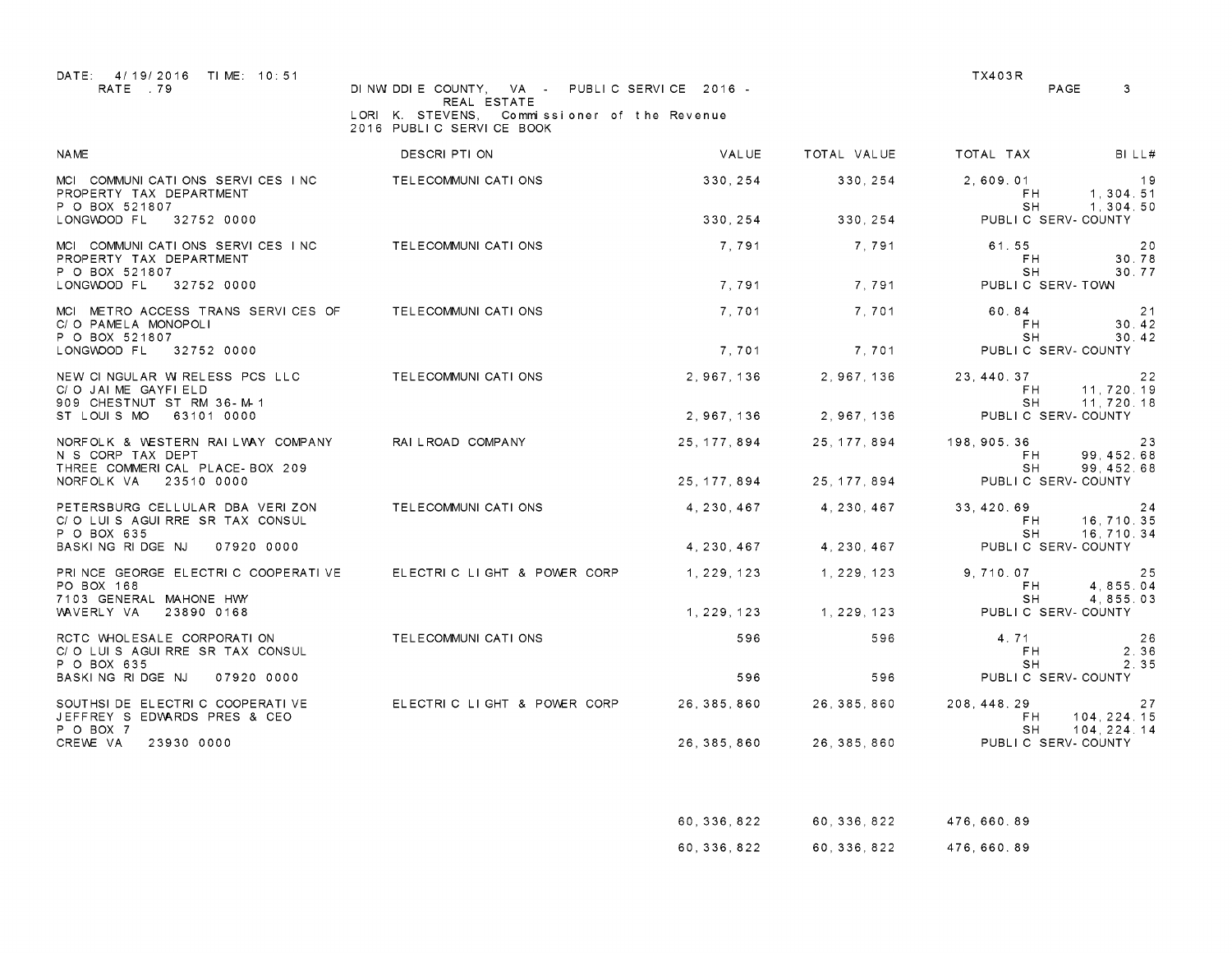| DATE: 4/19/2016 TIME: 10:51<br>RATE 79                                                                | DINWIDDIE COUNTY, VA<br>REAL ESTATE<br>LORI K. STEVENS,<br>Commissioner of the Revenue<br>2016 PUBLIC SERVICE BOOK | PUBLIC SERVICE 2016 - |              | TX403R                                | PAGE<br>$\overline{4}$           |
|-------------------------------------------------------------------------------------------------------|--------------------------------------------------------------------------------------------------------------------|-----------------------|--------------|---------------------------------------|----------------------------------|
| <b>NAME</b>                                                                                           | <b>DESCRIPTION</b>                                                                                                 | VALUE                 | TOTAL VALUE  | TOTAL TAX                             | BILL#                            |
| SPRINT COMMUNICATIONS COMPANY LP<br>P O BOX 12913<br>SHAWNEE MISSION KS                               | TELECOMMUNI CATI ONS                                                                                               | 102,420               | 102,420      | 809.12<br>F <sub>H</sub><br><b>SH</b> | 28<br>404.56<br>404.56           |
| 66282 2913                                                                                            |                                                                                                                    | 102,420               | 102,420      |                                       | PUBLIC SERV-COUNTY               |
| SPRINTCOM INC DBA SPRINT PCS<br>ATTN PROPERTY TAX DEPARTMENT<br>P O BOX 12913                         | TELECOMMUNICATIONS                                                                                                 | 1.866.245             | 1.866.245    | 14.743.34<br>FH.<br>SH                | 29<br>7, 371.67<br>7.371.67      |
| SHAWNEE MISSION KS<br>66282 2913                                                                      |                                                                                                                    | 1.866.245             | 1,866,245    |                                       | PUBLIC SERV-COUNTY               |
| T-MOBILE LICENSE LLC<br>MARTHA JACKLE-LAGERVALL TX MGR<br>12920 SE 38TH ST                            | TELECOMMUNI CATI ONS                                                                                               | 281.970               | 281.970      | 2.227.56<br>FH.<br>SH.                | 30<br>1, 113. 78<br>1, 113, 78   |
| BELLEVUE WA<br>98006 0000                                                                             |                                                                                                                    | 281.970               | 281,970      |                                       | PUBLIC SERV-COUNTY               |
| VERIZON SOUTH INC<br>C/O JENNIFER HOLMES MANAGER<br>P O BOX 521807                                    | TELECOMMUNICATIONS                                                                                                 | 109,359               | 109,359      | 863.94<br>FH.<br>SH.                  | 31<br>431.97<br>431.97           |
| LONGWOOD FL<br>32752 0000                                                                             |                                                                                                                    | 109,359               | 109,359      |                                       | PUBLIC SERV-COUNTY               |
| VERIZON VIRGINIA LLC<br>C/O JENNIFER HOLMES MANAGER<br>P O BOX 521807                                 | TELECOMMUNI CATI ONS                                                                                               | 9.833.574             | 9.833.574    | 77, 685, 23<br>FH.<br>SH.             | 32<br>38, 842. 62<br>38, 842. 61 |
| LONGWOOD FL<br>32752 0000                                                                             |                                                                                                                    | 9.833.574             | 9.833.574    |                                       | PUBLIC SERV-COUNTY               |
| VERIZON VIRGINIA LLC<br>C/O LISA STINNETT MANAGER<br>P O BOX 521807                                   | TELECOMMUNI CATI ONS                                                                                               | 541,607               | 541.607      | 4.278.70<br>FH.<br>SH                 | 33<br>2, 139.35<br>2.139.35      |
| LONGWOOD FL<br>32752 0000                                                                             |                                                                                                                    | 541,607               | 541,607      |                                       | PUBLIC SERV-TOWN                 |
| VIRGINIA ELECTRIC & POWER COMPANY<br>JIM WAGNER DIRECTOR NON-INCOME<br>701 E CARY ST TAX DEPT 17/OJRP | ELECTRIC LIGHT & POWER CORP                                                                                        | 95, 201, 376          | 95, 201, 376 | 752.090.87<br>FH.<br>SH.              | 34<br>376, 045.44<br>376.045.43  |
| 23219 0000<br>RI CHMOND VA                                                                            |                                                                                                                    | 95, 201, 376          | 95, 201, 376 |                                       | PUBLIC SERV-COUNTY               |
| VIRGINIA ELECTRIC & POWER COMPANY<br>JIM WAGNER DIR NON INCOME TAX<br>701 E CARY ST TAX DEPT 17/OJRP  | ELECTRIC LIGHT & POWER CORP                                                                                        | 618,006               | 618,006      | 4.882.25<br>FH                        | 35<br>2, 441.13                  |
| RI CHMOND VA<br>23219 0000                                                                            |                                                                                                                    | 618,006               | 618,006      | SH.                                   | 2.441.12<br>PUBLIC SERV-TOWN     |
| VIRGINIA RSA 6 LLC<br>STEVEN C HIGHLAND SR VICE PRES<br>P O BOX 1990                                  | TELECOMMUNI CATI ONS                                                                                               | 138,436               | 138,436      | 1.093.64<br>FH.<br><b>SH</b>          | 36<br>546.82<br>546.82           |
| WAYNESBORO VA<br>22980 7590                                                                           |                                                                                                                    | 138,436               | 138,436      |                                       | PUBLIC SERV-COUNTY               |

| 108.692.993 | 108.692.993 | 858,674.65 |
|-------------|-------------|------------|
| 108,692,993 | 108,692,993 | 858,674.65 |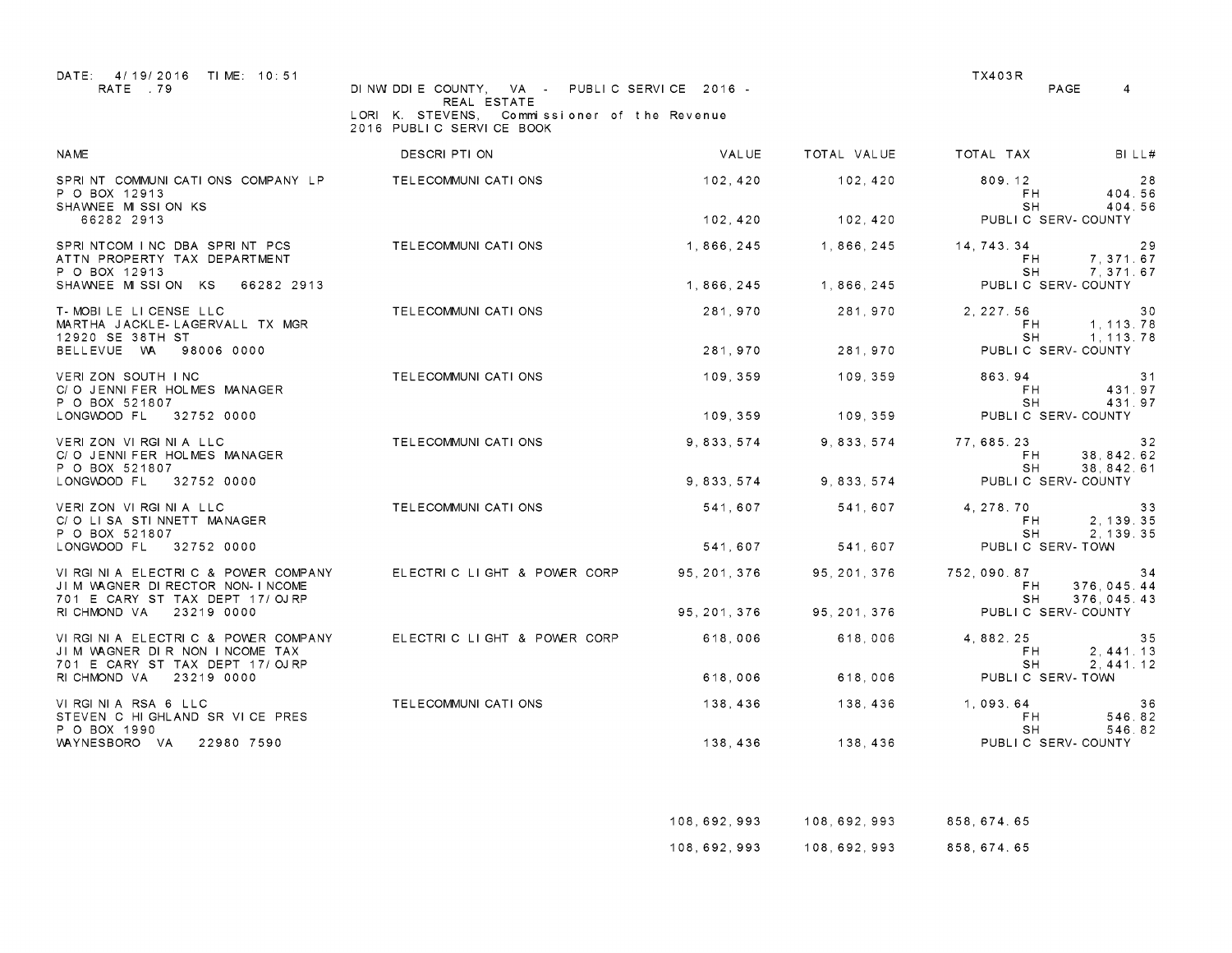| TIME: 10:51<br>4/19/2016<br>DATE:<br>RATE 79                            | DINWIDDIE COUNTY, VA - PUBLIC SERVICE 2016 -<br>REAL ESTATE<br>LORI K. STEVENS. Commissioner of the Revenue<br>2016 PUBLIC SERVICE BOOK |         |             | <b>TX403R</b><br>PAGE | 5                          |
|-------------------------------------------------------------------------|-----------------------------------------------------------------------------------------------------------------------------------------|---------|-------------|-----------------------|----------------------------|
| <b>NAME</b>                                                             | DESCRI PTI ON                                                                                                                           | VALUE   | TOTAL VALUE | TOTAL TAX             | BILL#                      |
| W NDSTREAM KDL-VA INC<br>C/O DUFF AND PHELPS LLC<br>P O BOX 2629        | TELECOMMUNI CATI ONS                                                                                                                    | 271.473 | 271.473     | 2.144.64<br>FH<br>SH  | 37<br>1,072.32<br>1,072.32 |
| ADDI SON TX<br>75001 0000                                               |                                                                                                                                         | 271.473 | 271.473     | PUBLIC SERV-COUNTY    |                            |
| XOVIRGINIA LLC<br>PAUL KINZIE TAX MANAGER<br>13865 SUNRISE VALLEY DRIVE | TELECOMMUNI CATI ONS                                                                                                                    | 55.332  | 55.332      | 437.12<br>FH<br>SH    | 38<br>218.56<br>218.56     |
| <b>HERNDON</b><br>0000<br>20171<br>VA.                                  |                                                                                                                                         | 55.332  | 55.332      | PUBLIC SERV-COUNTY    |                            |

| 326,805 | 326,805 | 2,581.76 |
|---------|---------|----------|
| 326,805 | 326,805 | 2,581.76 |